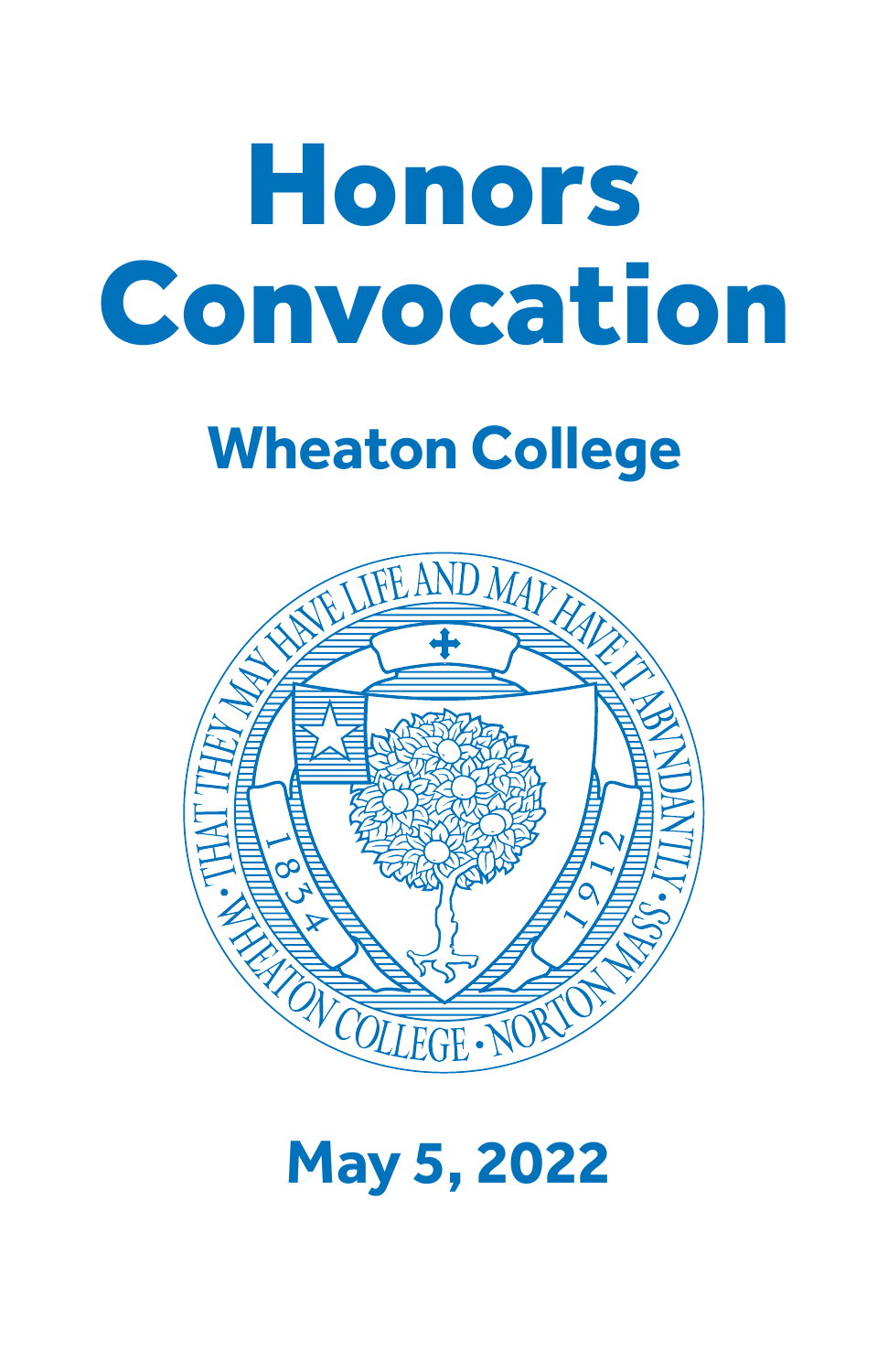# Table of contents

#### **[2022 Curricular Award Recipients 2](#page-3-0) [2022 Departmental Award Recipients 2](#page-3-0)** [Anthropology 2](#page-3-0) [Art History](#page-3-0) 2 [Visual Art 2](#page-3-0) [Biology](#page-3-0) 2 [Business and Management](#page-4-0) 3 [Chemistry and Physical Sciences](#page-4-0) 3 [Classics and Latin](#page-4-0) 3 [Economics](#page-5-0) 4 [Education](#page-5-0) 4 [English](#page-5-0) 4 [French](#page-5-0) 4 [German](#page-5-0) 4 [History](#page-6-0) 5 [Mathematics and Computer Science](#page-6-0) 5 [Music and Performance](#page-6-0) 5 [Philosophy](#page-7-0) 6 [Physics](#page-7-0) 6 [Political Science and International Relations](#page-7-0) 6 [Psychology](#page-7-0) 6 [Religion](#page-7-0) 6 [Russian Studies](#page-8-0) 7 [Science](#page-8-0) 7 [Sociology](#page-8-0) 7 [Spanish](#page-8-0) 7 [Theatre and Dance Studies](#page-8-0) 7 [Women's and Gender Studies](#page-9-0) 8

#### **[Scholarships and Special Awards 8](#page-9-0)**

#### **[Senior Class Balfour Scholars 9](#page-10-0)**

#### **[Honor Societies 10](#page-11-0)**

[Phi Beta Kappa Honor Society:](#page-11-0) 10 [Tri-Beta Biological Honor Society: 10](#page-11-0) [Omicron Delta Epsilon Economics Honor Society, 2022 Nominees:](#page-11-0) 10 [Pi Delta Phi French Honor Society: 10](#page-11-0) [Sigma Iota Rho National International Relations Honor Society: 10](#page-11-0) [Gamma Kappa Alpha National Italian Honor Society: 10](#page-11-0) [Pi Sigma Alpha National Political Science Honor Society:](#page-11-0) 10 [Psi Chi National Undergraduate Honor Society in Psychology:](#page-11-0) 10 [Dobro Solvo National Slavic Honor Society:](#page-12-0) 11 [Alpha Kappa Delta International Sociology Honor Society:](#page-12-0) 11 [Sigma Delta Pi Hispanic National Honor Society:](#page-12-0) 11

#### **[Wheaton Hymn 12](#page-13-0) [Wheaton Anthem 13](#page-14-0)**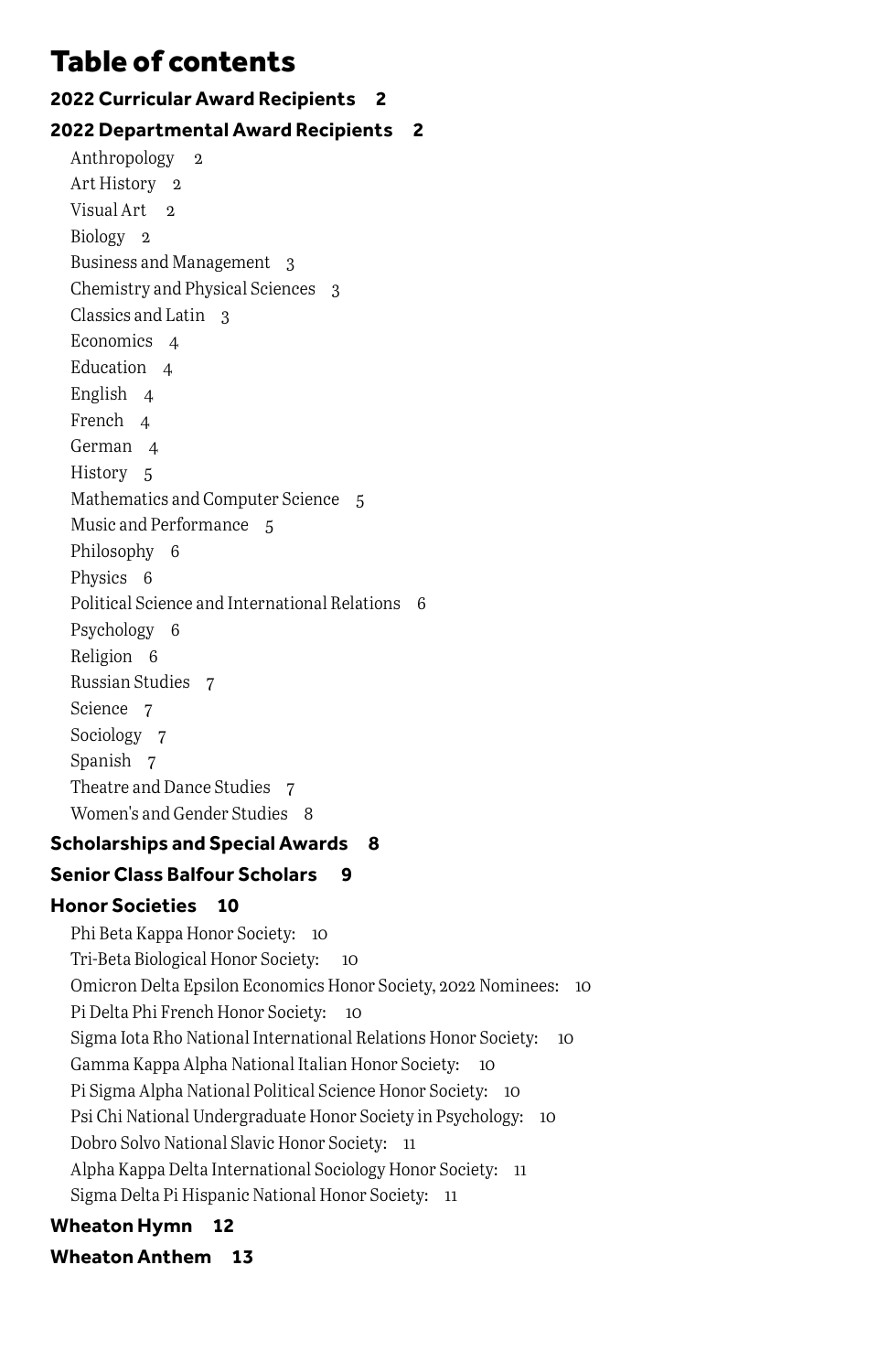# Order of Exercises

#### **Processional**

Imperial March, Edward Elgar William Ness, Guest Organist

**Wheaton Hymn** Led by Robert Allen '22

**Opening Remarks** Touba Ghadessi, Interim Provost

#### **Address: "Finding Our Passion in a Time of Grief"**

Jonathan T. Chow, Assistant Professor of Political Science

#### **Musical Selection**

Fly Me to the Moon Bart Howard, arr. Rosana Eckert Wheaton Chamber Singers Robbie Allen '22 Bailey Amazeen '24 Meg Andrade '25 Dessie Bell-Kamen '25 Robert Bevacqua '25 Alison Birkitt '25 Joel Brito-Goncalves '22 Eleanor Caswell '25 Kyra Conover '24 Joey Del Santo '25 Chris Klein '24 Elizabeth Moore '22 Kaden Rogers '24 Elio Simpson '24 Bethany Tetreault '23, soloist Haoyuan Zheng '22 Tim Harbold, Conductor

**Presentation of Curricular Awards** Touba Ghadessi, Interim Provost

**Presentation of Departmental Prizes and Awards**

Touba Ghadessi, Interim Provost Darnell Parker, Dean of Students

#### **Presentation of Wheaton College Prizes and Awards**

Michaele Whelan, President Darnell Parker, Dean of Students

**Presentation of Senior Class Faculty Appreciation Award** Eva Danielson '22, Senior Class President

**Announcement of Endowed Faculty Chair**  Touba Ghadessi, Interim Provost

**Wheaton Anthem** Led by Robert Allen '22

#### **Recessional**

Rigadon, André Campra William Ness, Guest Organist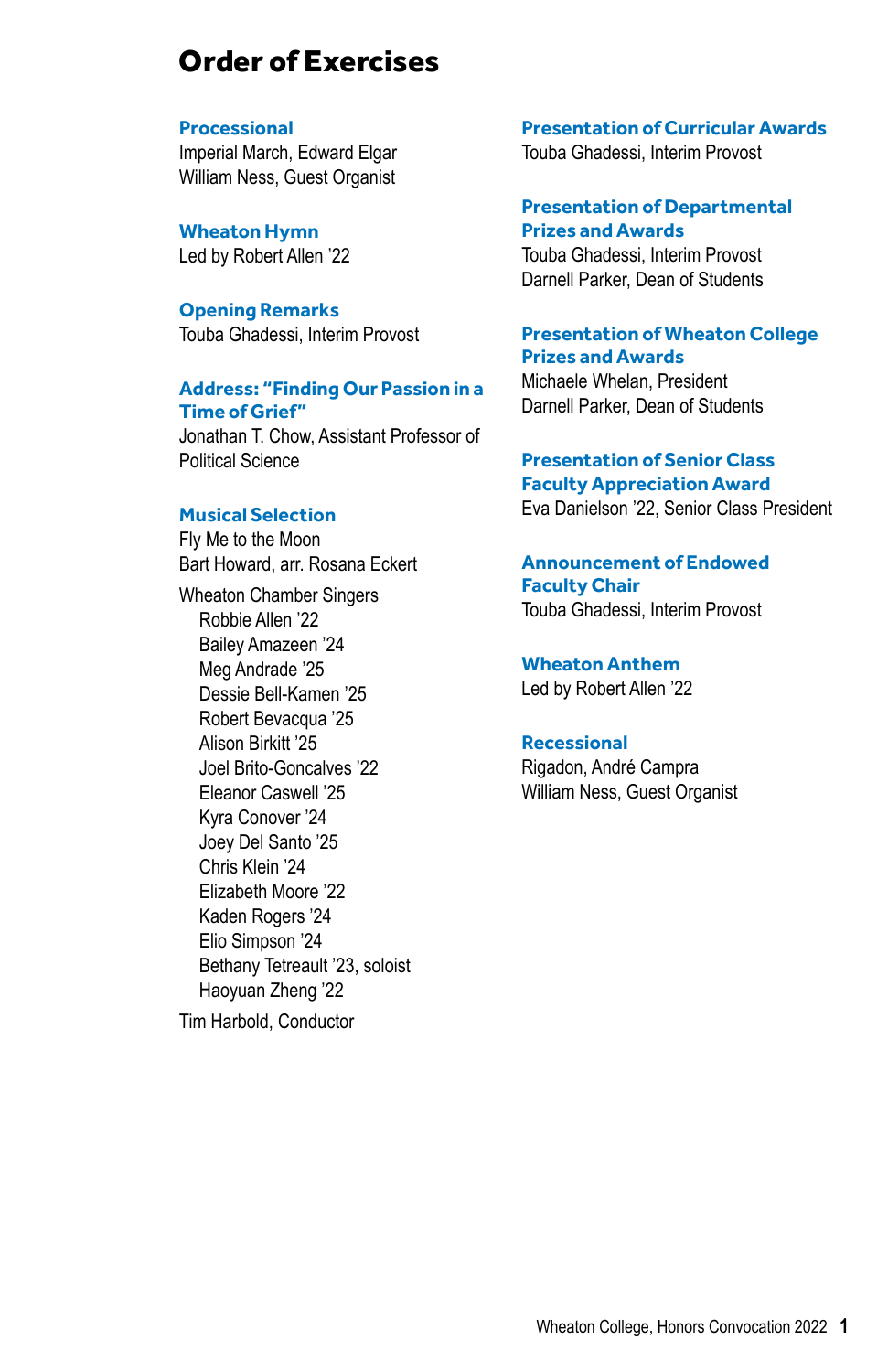# **2022 Curricular Award Recipients**

#### <span id="page-3-0"></span>**Distinction of Global Honors**

#### **Anna Fairbairn '22 Amber Medero '22 Tatianna Staszkow '22**

Global Honors recognizes students who complete a rigorous curriculum that requires engagement with cultures and societies outside of the United States or outside the student's home country. Global Honors' students integrate a global perspective into their work, through advanced proficiency in a second language, deep study of the structure and culture of non-U.S. societies, a study abroad experience or a global project, and a reflection capstone essay.

#### **Taylor and Lane Scholars**

#### **Sinéad Garvey '22 Delia MacLaughlin '22**

The Taylor & Lane program asks students to address questions of social justice, inclusion, equity and diversity through engagement within and beyond the classroom. The program provides a pathway of courses and experiences for students who are focused on social change and social justice from any major or discipline.

# **2022 Departmental Award Recipients**

#### **ANTHROPOLOGY**

#### **The Paul F. Cressey Prize in Anthropology**

#### **Lena Carr '22**

#### **Tatianna Staszkow '22**

Established in 1965 by friends of Professor Paul F. Cressey, teacher of Anthropology and Sociology from 1932 to 1964. This prize is awarded to a senior major for general excellence in Anthropology.

#### **ART HISTORY**

#### **The Friends of Art Prize**

#### **Eliza Browning '22**

The Friends of Art Prize in the History of Art, is awarded at the discretion of the Art Department, for the most outstanding paper written for any art history course.

#### **The History of Art Prize**

#### **Whitney Ford O'Reardon '22**

Established in 1934 by Mrs. Genevieve Teachout Madden of the Class of 1935, this prize is awarded for best overall performance in the History of Art.

#### **VISUAL ART**

#### **Miriam F. Carpenter Prize in Visual Art**

#### **Whitney Ford O'Reardon '22**

Established by students in 1944 in honor of Miss Carpenter, Dean of the college from 1929 to 1944. This award is presented to students who have done the best body of work in one area of Visual Art.

#### **The Maria Victoria DeLuca Forsythe Prize in Visual Art**

#### **Grayson Beaulieu '22**

Established in 1984 in honor of Maria Victoria DeLuca Forsythe, wife of Professor Sidney Forsythe, through gifts from faculty and friends, this prize is awarded to the best all-around student in Visual Art.

#### **BIOLOGY**

#### **The Clinton V. MacCoy Prize in Ecology**

#### **Emily Embury '22 Mia Murray '22**

Established by Mrs. Barbara Young Bodden '56 in honor of Professor MacCoy, teacher of Biology from 1944 to 1970, this prize is awarded to senior Biology majors for depth of interest in Ecology, range of courses and intention to continue in the field of Biology after graduation.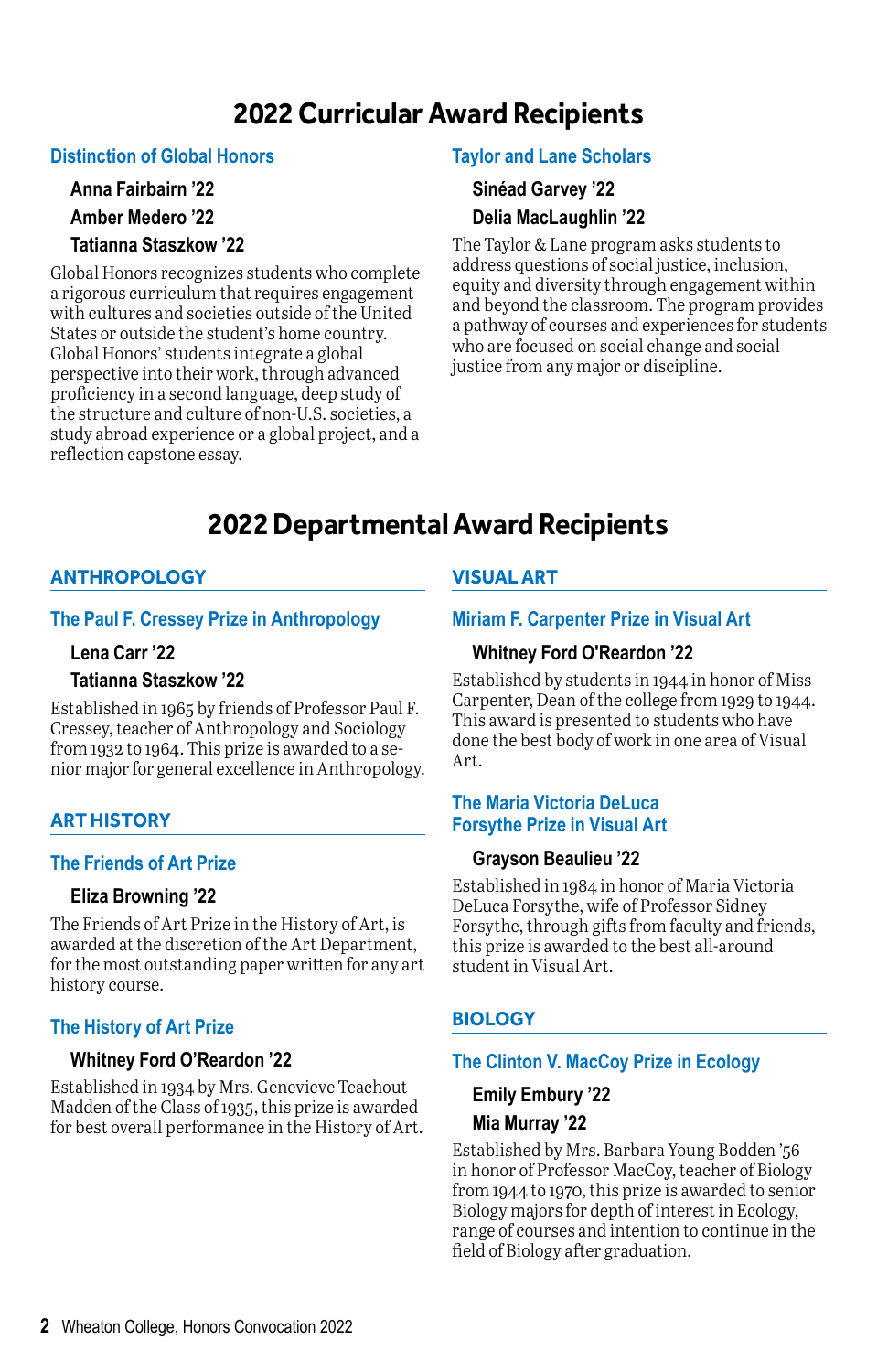#### <span id="page-4-0"></span>**The Tri-Beta Biological Sciences Honor Society Award**

#### **Emma Hert '22**

Awarded to a senior who has made significant contributions to Tri-Beta in leadership, community service and scientific research.

#### **BUSINESS AND MANAGEMENT**

#### **The Diana Davis Spencer '60 Prize in Business and Management**

#### **Cameron Glick '22**

This prize recognizes students with the highest grade point average in the Business and Management major.

#### **CHEMISTRY AND PHYSICAL SCIENCES**

#### **Elita Pastra-Landis Prize in Biochemistry**

#### **Kellia Karambizi '22**

Created upon the retirement of Professor Elita Pastra-Landis after 44 years of teaching, this prize is awarded to a chemistry or biochemistry major who has performed outstanding work in their field.

#### **The Evans-Marshall Prize in Chemistry**

#### **Drew Doulette '22**

Established in 1959 by Chemistry alumnae of the classes of 1929 through 1959 in honor of Professor Mildred W. Evans, teacher of Chemistry from 1929 to 1962, and Professor Maud Marshall, teacher of Chemistry from 1934 to 1973. This prize is awarded to a junior or senior Chemistry major of singular promise who has shown imagination, independence, and initiative.

#### **The CRC Press Freshman Chemistry Achievement Award**

#### **Nicholas Santamaria-Hopkins '25**

Dating back 62 years, this award is presented to an outstanding freshman chemistry student and is meant to encourage and sustain student interest in the sciences.

#### **The Undergraduate Award in Analytical Chemistry**

#### **Casandra Slaney '23**

Awarded by the Division of Analytical Chemistry of the American Chemical Society, this award recognizes students for outstanding work in Analytical Chemistry.

#### **The Undergraduate Award in Physical Chemistry**

#### **John Proctor '22**

Awarded by the Division of Physical Chemistry of the American Chemical Society, this award recognizes students for outstanding work in Physical Chemistry.

#### **The POLYED Award for Achievement in Organic Chemistry**

#### **Alexa Eaton '24**

Sponsored by the American Chemical Society and Polymer Education Committee, this prize is awarded to recognize and honor students for outstanding performance in the two-semester organic chemistry sequence for chemistry majors.

#### **The Jennings Family Prize in the Physical Sciences**

**Laura Molesworth '23 Jeanne Specht '23**

Established in 2014 by Professor Emeritus Bojan Jennings, this prize is awarded to an academically stellar student majoring in chemistry, biochemistry, physics or biology at the end of the junior year. Professor Jennings hoped that this prize would encourage talented students to continue in the sciences.

#### **CLASSICS AND LATIN**

#### **The Faculty Prize in Classics**

#### **Sean Rudenick '22**

Awarded to an academically excellent junior or senior who has contributed the most, both in and out of the classroom, to the Wheaton Community's knowledge and appreciation of the worlds of Greece and Rome.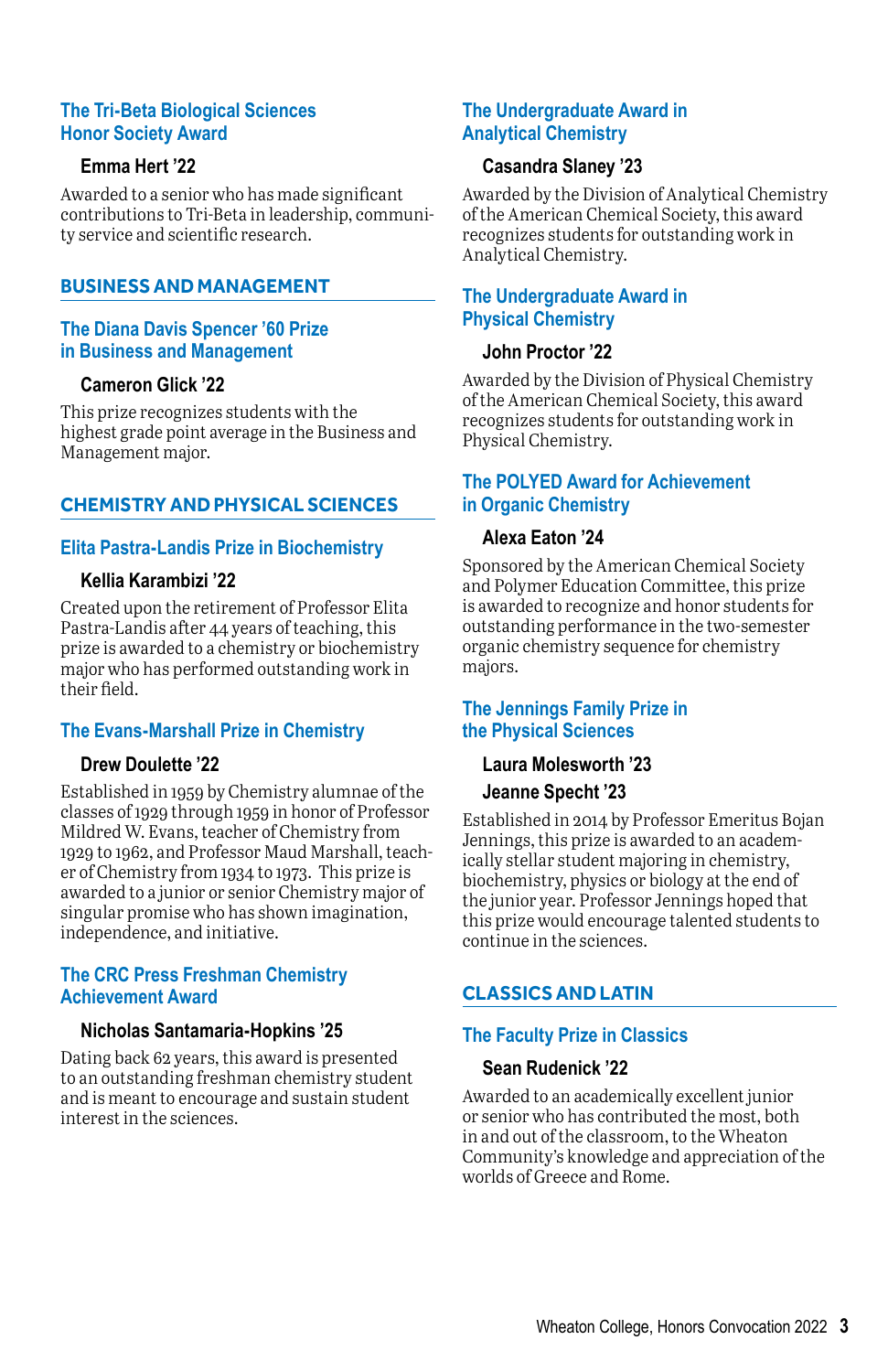#### <span id="page-5-0"></span>**The Edward F. O'Dowd Prize for Excellence in Latin**

#### **Sophie Wilhelm '23**

Established in memory of Edward F. O'Dowd, a graduate of Boston Latin and Harvard University, in recognition of Boston Latin School's 350th anniversary and Wheaton College's 150th anniversary, this prize recognizes academic achievement in Latin.

#### **ECONOMICS**

#### **Jean Mulcahy Keefe '44 Prize in Economics**

**Sierra Evans '22 Eli Steward '22 David Weber '22 Charles Yeh '22**

Established in 1985 in memory of Jean Mulcahy Keefe '44, by her husband Harry V. Keefe, Jr., this award is given to outstanding Economics majors for graduate study, based on the students' cumulative grade point average for all courses taken in Economics through the first semester of the senior year.

#### **The Catherine Filene Prize in Economics**

#### **Sierra Evans '22**

Established in 1919 by Catherine Filene Shouse, Class of 1918. This prize, the oldest at Wheaton, is awarded for excellence in Economics.

#### **EDUCATION**

#### **The Banning-Ford Prize in Education**

#### **Angelina Curtis '22**

#### **Justin Martinez '22**

Established in 1980 by the Education Department in honor of Evelyn Irene Banning, Professor of Education from 1953-1969, and Marjorie Hill Ford, Lecturer in Education and Director of the Elisabeth Amen Nursery School from 1956-1976, this prize is awarded for excellence in student teaching.

#### **ENGLISH**

#### **The Anne Louise Knowles '55 Memorial Prize in English**

#### **Eliza Browning '22 Caroline Chaffiotte '22 Victoria Mattie '22**

Established in memory of Anne Louise Knowles '55 by friends, classmates and family to be awarded to a senior who shared Anne's love of English, who has done work of high quality, and who has done distinguished work in the field of study.

#### **The Helen Meyers Tate Memorial Prize for Original Verse**

#### **Courtney Bodeen '22 Corey Campbell '22**

Established in 1941 by the Class of 1922 in memory of Helen Meyers Tate, this prize is awarded to a student for excellence in original verse.

#### **FRENCH**

#### **Littlefield-Mandell Prize in French**

#### **Thomas I. Conrad '22**

Established in 1965 in honor of Professor E. Dorothy Littlefield, teacher of French from 1926 to 1967, and in 1972 to honor Professor Littlefield and Professor Lena Mandell, teacher of French from 1941 to 1973 this prize is awarded to a senior French major for the most distinguished work in the major field.

#### **GERMAN**

#### **Hedda Korsch Prize in German Studies**

#### **Chloe Van Dyne '22**

Established in 1956 by former German students and past and present faculty members to honor Professor Hedda Korsch, teacher of German from 1936 to 1956, and is awarded for excellence in German.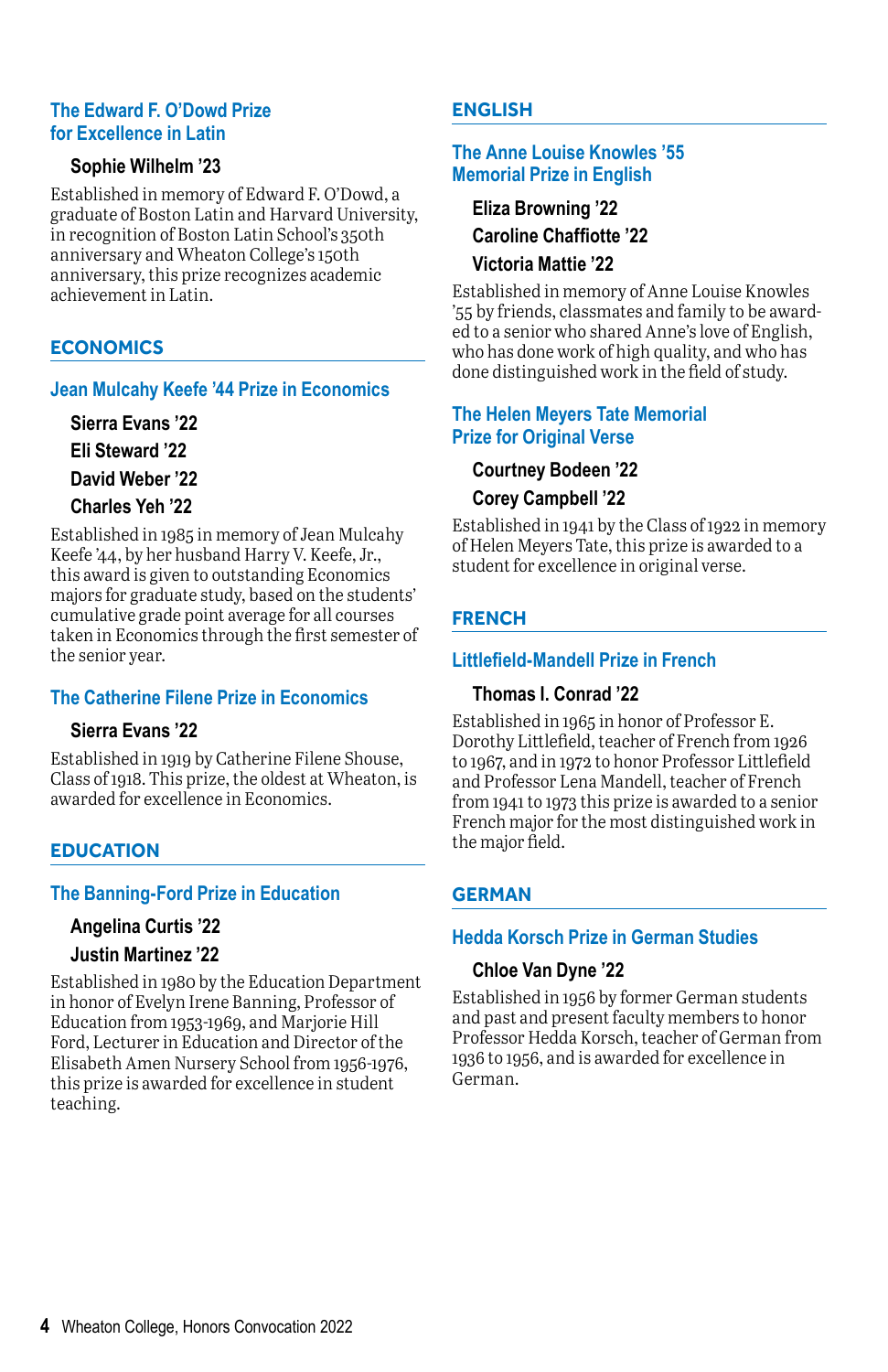#### <span id="page-6-0"></span>**HISTORY**

#### **The Nancy P. Norton Prize in History & American Studies**

#### **Justin Martinez '22 Victor Trepanier '22 Harrison Zeiberg '22**

Awarded by the Department of History to a graduating senior for outstanding performance in History or American Studies during their college career, in honor of Nancy Norton, distinguished member of the Wheaton College History Department from 1953 until her retirement in 1986. In 1993, the prize was endowed by Stephany Roller Mandelsohn, Class of '62, a teacher and former student of Nancy Norton.

#### **MATHEMATICS AND COMPUTER SCIENCE**

#### **The Barbara Clinger Prize in Mathematics**

**Maura Anish '24 Natan Chalem '23 Abbey Durell '23 Alexander Hyman '23**

The Barbara Clinger Prize in Mathematics was established in 2022 by the Clinger family in honor of Barbara Clinger who taught at Wheaton from 1968 to 1996. This prize is awarded to students who have demonstrated excellence in mathematics.

#### **The Madeleine F. Clark Wallace Mathematics Prize**

#### **Adam Friedman '22**

Established in 1935 by Madeleine F. Clark, Class of 1934, this prize is awarded to the Wheaton senior, selected by the Mathematics faculty, who combines the greatest depth of study in Mathematics with the highest achievement.

#### **The Fred Kollett Prize in Mathematics and Computer Science**

**Eva Danielson '22 Jacob Libby '22 Hannah Lord '22**

Awarded to honor the memory of Fred Kollett, Professor of Math and Computer Science and founding Director of the Academic Computing Center from 1979-1997. This prize is made possible by the generosity of Fred's family, colleagues and many friends. The prize goes to an outstanding student in Math or Computer Science who, in

addition to an excellent academic record, has displayed creativity, imagination, and problem-solving skills outside the classroom.

#### **MUSIC AND PERFORMANCE**

#### **The Garabedian Prize in Music**

#### **Thomas I. Conrad '22**

Established in 1959 by Trustee Maurice L. Clemence in honor of Professor Carl Garabedian, organist and director of the choir from 1936 to 1960, this prize is awarded for outstanding work in music in the fields of history, theory, and practical performance.

#### **Edna D. Parks Prize in Music Theory**

#### **Minchen Polo Gao '23**

Established in 1979 by music majors in honor of Professor Edna D. Parks, teacher of music from 1957 to 1976, this prize is awarded to a music student who is outstanding in music theory.

#### **The Ellalou Dimmock Award in Voice Performance**

#### **Natan Chalem '23**

Established in 1995, in honor of Ellalou Dimmock, a voice teacher at Wheaton for many years, this award recognizes a voice student who pursues serious musical training within the context of the liberal arts and aspires to the highest standards in every part of their education.

#### **The Helen Zoe Duncan Prize in Piano Performance**

#### **Conor Fergus '23**

Established in honor of Helen Zoe Duncan, Instructor of Piano from 1946 to 1980 and Associate Professor of Music, for her unending devotion to Wheaton and to her students. This prize is awarded to the student who best exemplifies her spirit and determination.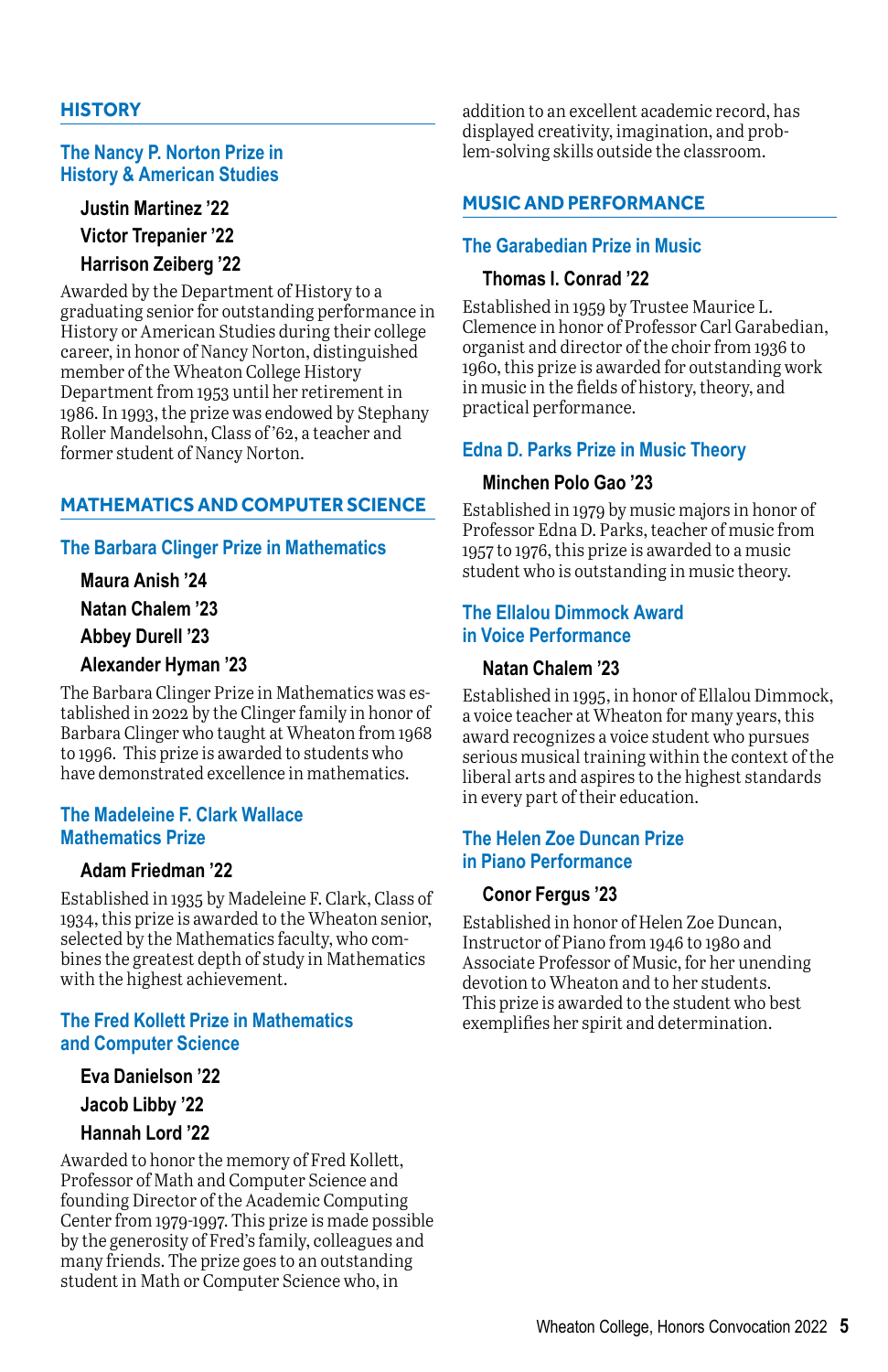#### <span id="page-7-0"></span>**PHILOSOPHY**

#### **The Holcombe M. Austin Prize in Philosophy**

**Scarlet Difo '22 Ishita Trikha '22**

#### **Han Yang '22**

Established in 1960 by Sally Terry and Amanda Tevepaugh, Class of 1960, in honor of Professor Holcombe M. Austin, teacher of Philosophy from 1941 to 1972. This prize is awarded for sustained interest and excellence in Philosophy.

#### **The Tania Frances Richards Sicard '05 Memorial Prize in Philosophy**

#### **Erin Bowes '23**

#### **Gia Orsino '23**

Established in 2010 by the generosity of the faculty in Wheaton's Department of Philosophy, classmates, friends and the family of Tania Frances Richards Sicard, '05, to assure a longlasting tangible remembrance of a student they knew and admired. In her honor, this prize is awarded to a student who, like Tania, engages with faculty, other students, and coursework in a way that demonstrates exuberance for the subject of Philosophy.

#### **PHYSICS**

#### **The H.M. Pastra-Landis Prize in Physics**

#### **Nathan Oehler '22**

#### **Benjamin Osborn '22**

Given annually to a physics major or minor who has completed coursework at or beyond the sophomore level in the major and whose work in the classroom and the laboratory has consistently demonstrated a high level of creativity, originality, and initiative.

#### **POLITICAL SCIENCE AND INTERNATIONAL RELATIONS**

#### **The Daniel Lewin Prize in Political Science**

#### **Lauren Chiovetta '22**

Established in 1969 by students and alumnae in memory of Daniel Lewin, Assistant Professor of Political Science from 1963 to 1966. This prize is awarded to a Political Science major who has done outstanding work in their field.

#### **The Darlene Boroviak Prize in Political Science**

#### **Abby Cook '22**

Established in 2013 in honor of Darlene Boroviak, Professor of Political Science from 1970 to 2013, for her many years of selfless dedication to her students and to this college. This prize is made possible by the generosity of alumnae/i, faculty, staff, students and friends of Professor Boroviak upon her retirement. It is awarded to the major who has accomplished outstanding work in Political Science.

#### **The Abbey McClosky '92 Memorial Prize in International Relations**

#### **Cameron Murray '22**

Established by the family and friends of Abbey McClosky, Class of 1992, who died a tragic and untimely death. This award is presented annually to a graduating International Relations major who has done outstanding work.

#### **PSYCHOLOGY**

#### **The Meg L. Kearns '99 Prize in Psychology**

#### **Mikaela Savarese '22**

Established in 2000 in memory of Meg Kearns by her family, this prize is awarded to senior majors in Psychology who most exemplifies the openness and deep curiosity, the wide-ranging interests, and the academic excellence and sustained enthusiasm for inquiry that characterized Meg during her years at Wheaton.

#### **The David Wulff Prize in Psychology**

#### **Kezang Choki Tshering '22**

Awarded annually to a graduating major who has the overall highest academic achievement in Psychology. Reflecting Professor Wulff's high standards for student performance, this award acknowledges the senior major who has accomplished great success while taking a broad and rigorous selection of Psychology courses.

#### **RELIGION**

#### **The J. Arthur Martin Prize in Religion**

#### **Charlotte Berman '23**

Established in 1978 by friends in honor of Professor J. Arthur Martin, teacher of Religion from 1947 to 1978; it is awarded to a sophomore or junior who has proven to be an exceptional student in Religion.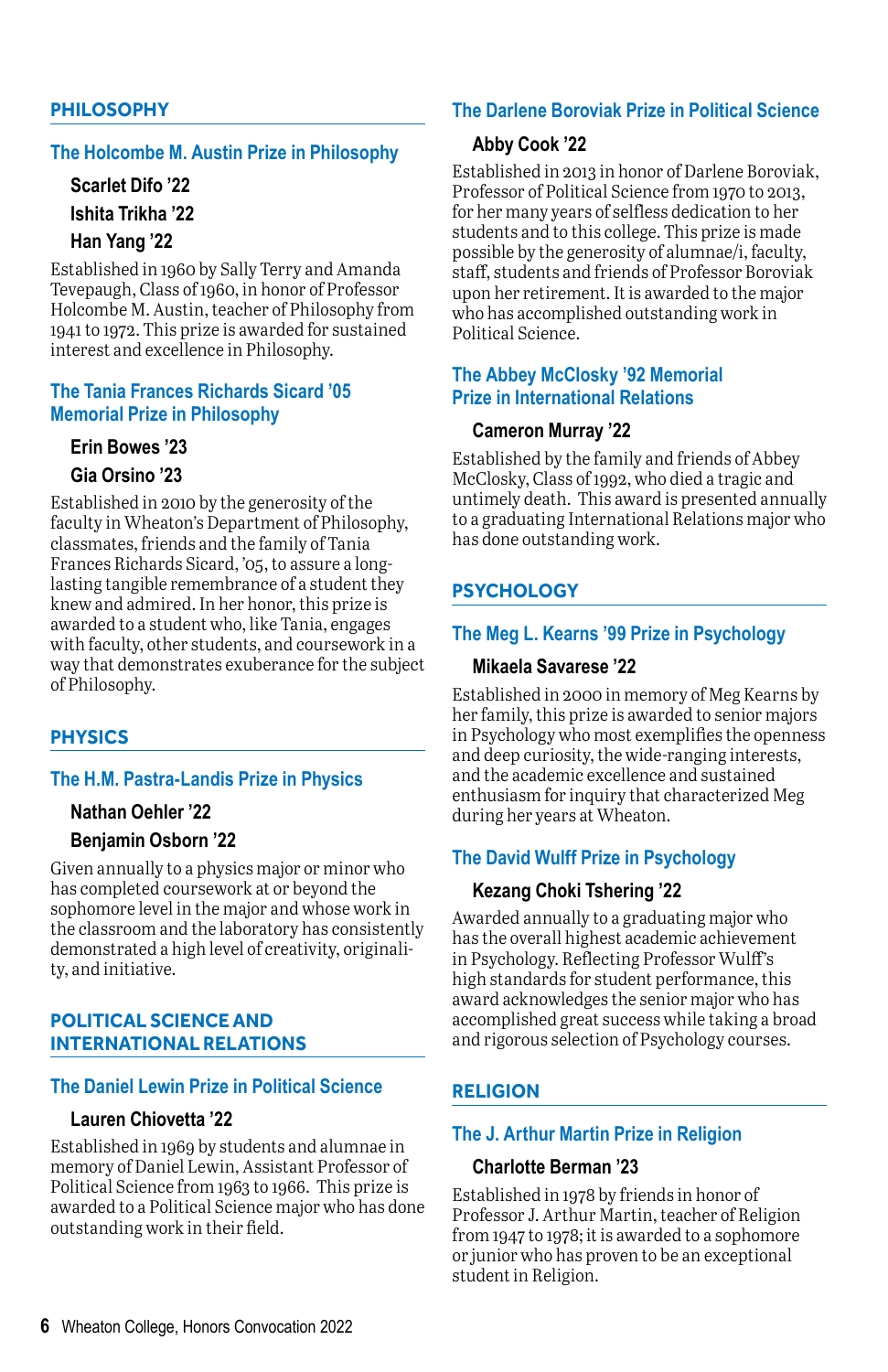#### <span id="page-8-0"></span>**The Lydia J. Dorman Prize in Religion**

#### **Renee Grubler '22**

Established in 1926 by Mrs. Maud Dorman Brewer of Branford, CT, this prize is awarded to the most distinguished student in the classes of Religion.

#### **RUSSIAN STUDIES**

#### **Prudence G. Lusky Memorial Prize in Russian Studies**

#### **Leigh Brooks '22 Tatianna Staszkow '22**

Established in memory of Prudence G. Lusky, Class of 1976, by her family and friends. This prize is awarded annually to an outstanding student in Russian.

#### **SCIENCE**

#### **The Villars Prize in Science**

#### **Jillian Riveros '22 Rachael Tovar '22**

Created in memory of Trudy Villars, Professor of Psychobiology from 1980 until her untimely death in 1990. Trudy was committed to creating greater opportunities in science for women and people of color, and the prize is given to a student who shows exceptional promise as a scientist.

#### **SOCIOLOGY**

#### **The Lucretia C. Mott Prize in Sociology**

#### **Delia MacLaughlin '22**

Established in 1987 by Mr. Thomas Osborne, a member of the Wheaton Department of Sociology and Anthropology from 1964 to 1986, with gifts from Dr. Osborne and from the Henderson Foundation. Lucretia Coffin Mott, Dr. Osborne's great, great aunt, was a noted women's rights advocate and a staunch abolitionist. The prize is awarded to students who best exemplify excellence in Sociology

#### **SPANISH**

#### **The Burlingame-Moles Prize in Spanish**

#### **Cameron Murray '22**

Established in honor of Professor Frances Marie Burlingame, teacher of Spanish from 1943 to 1961, and Professor Lucinda Moles, teacher of Spanish from 1956 to 1973, by members of the Spanish Department, this prize is awarded for general excellence in Spanish.

#### **THEATRE AND DANCE STUDIES**

#### **The Lillian Hellman Prize in Theatre and Dance Studies**

#### **Veda Rose VanDeusen Garrett '22**

Established in 1977, this prize is awarded to a senior for excellence in direction, practical performance, or technical theatre.

#### **The Theatre and Dance Studies Award for Excellence in Acting**

**Kayla Garabedian '22 James Sena '22 Yanasia Tarr '22**

Awarded by the Theatre and Dance Studies faculty to students who have made outstanding contributions as actors.

#### **The Theatre and Dance Studies Award for Technical and Design Excellence**

#### **Benjamin Campbell '23**

Awarded by the Theatre and Dance Studies faculty to the outstanding student in scene, lighting, or costume design or production.

#### **The Theatre and Dance Studies Award for Dance**

**Pierce Gillim '22 Isabelle King '22 Victoria Mattie '22 Meghan Moran '22 Mary Swanburg '22**

Established in 2008, the Department of Theatre and Dance Studies prize for dance is awarded to students who demonstrate excellence in performance or choreography.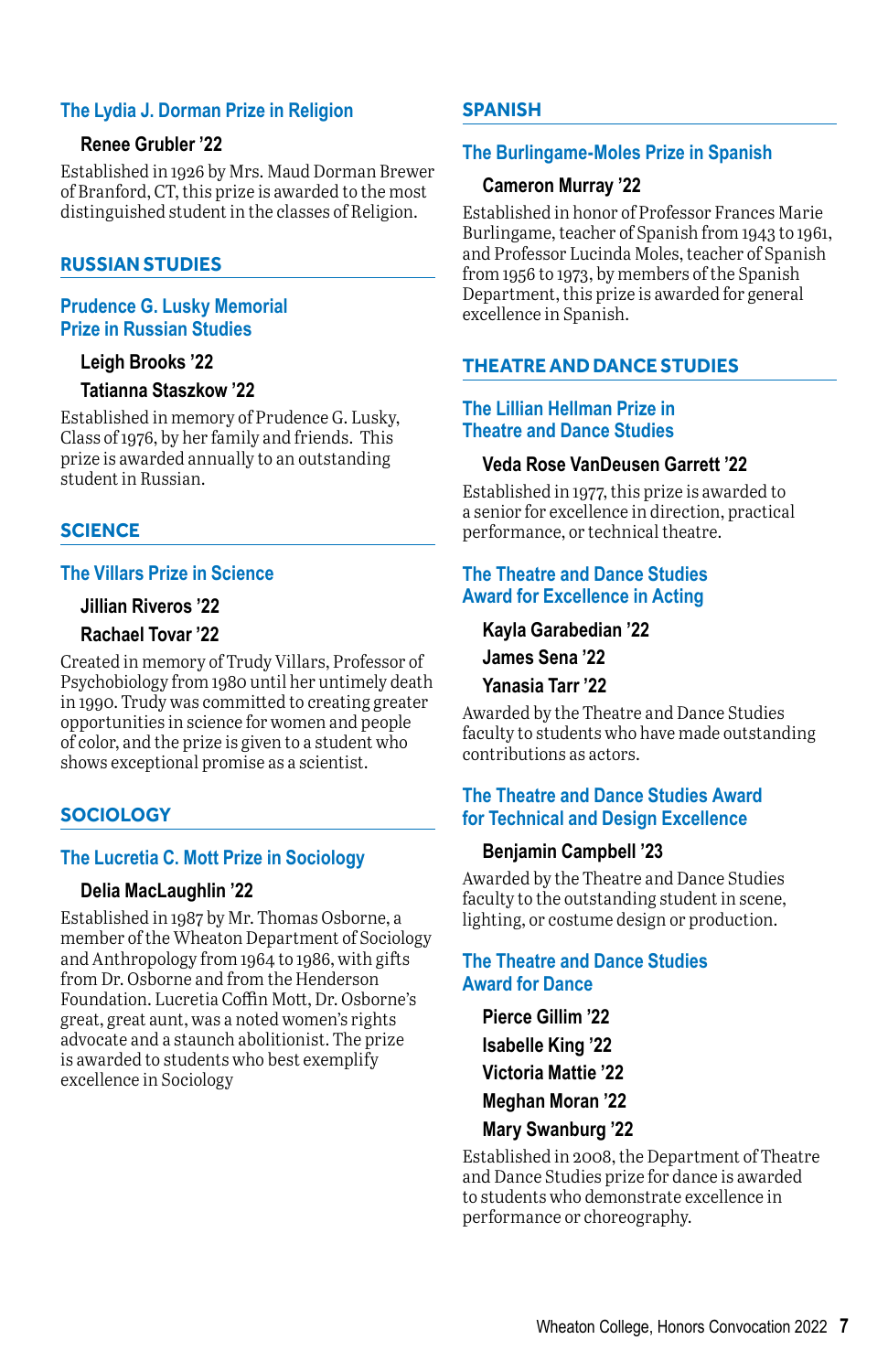#### <span id="page-9-0"></span>**WOMEN'S AND GENDER STUDIES**

**Maimu Seepere Yllö Prize in Women's and Gender Studies**

**Delaney Beaudoin '22 Jeanne Bedard '22 Sinéad Garvey '22**

Established by Kersti Yllö, Professor of Sociology and Women's Studies from 1981-2016, this prize is awarded in honor of Prof. Yllö 's mother Maimu Seepere Yllö, who was a political refugee from Estonia, a scientist and a life-long feminist. It is given annually to a senior who has done outstanding academic work and activism on women and gender equality.

# **Scholarships and Special Awards**

#### **The Phi Beta Kappa Grace F. Shepard Scholarship**

#### **Eliza Browning '22**

Established in memory of Grace Shepard, Professor of English at Wheaton from 1913 to 1940 by her sister, Edith May Shepard, this scholarship is awarded to a member of the senior class in the Humanities pursuing an M.A. or Ph.D.

#### **The Phi Beta Kappa Graduate Scholarship**

#### **Margaret Walker '22**

Established in 1934, the Phi Beta Kappa Graduate Scholarship is awarded to a graduating senior or to a graduate entering the first or second year of study leading to an M.A. or Ph.D.

#### **Phi Beta Kappa Ruth Redding Graduate Scholarship**

#### **Rachael Crafford '20**

Established in honor of Ruth Redding '34, this scholarship is awarded to either a member of the senior class or to a graduate entering the first or second year of graduate study. It is awarded for graduate work leading to the Ph.D. degree.

#### **The Linda Frances Epstein '82 Award**

#### **Margaret Walker '22**

Established in honor of Linda Epstein '82 who was a scholar and athlete, this award is presented to a graduating senior who has demonstrated both academic excellence and dedicated performance in athletics.

#### **The Sally Gale Gilman Award**

**Liz Eaton '22 Justin Martinez '22 Mikaela Savarese '22**

Established in 1986 at the bequest of a member of the Class of 1962; it is awarded to the graduating seniors who best exemplify those qualities of leadership, scholarship, and service that Wheaton College expects of its graduates.

#### **The A. Howard Meneely Prize**

**Sarah Calkins '22 Caiden M. Kumar '22 Justin Martinez '22**

Established in 1964, this prize is awarded to the senior with the highest grade point average who has been enrolled in the college since their freshman year.

#### **Julia R. Lange Fellowship**

**Aliya Holland '17 Yassmine N. Raoui '22 Andrea Wood '19 Samantha Worobey '20**

Established in 1972 through the bequest of Matilde M. Lange, Professor of Biology and Zoology at Wheaton from 1921 to 1949, in memory of her mother, Julia R. Lange, his Fellowship is presented to Wheaton seniors or graduates for advanced study in medicine or the biological sciences.

#### **The Helen and Irma Wieand Fellowship**

#### **Eliza Browning '22**

Established in 1961 by Helen Wieand Cole, a member of the Classics Department from 1911 to 1925, trustee from 1936 to 1965, and wife of President Samuel Valentine Cole. This Fellowship is awarded annually to a senior or graduate to support graduate studies in the Humanities.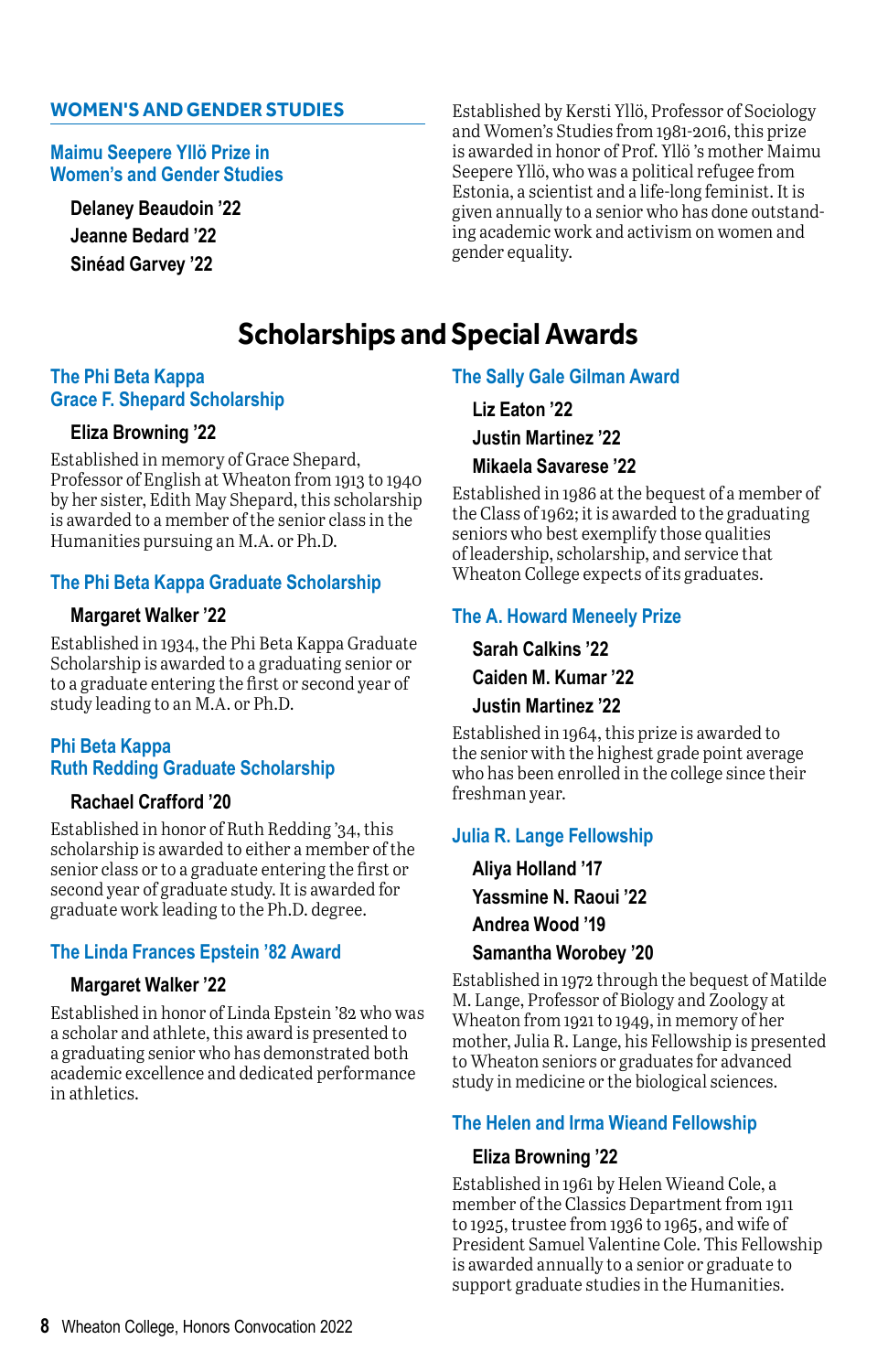#### <span id="page-10-0"></span>**The Jane E. Ruby Fellowship**

#### **Nicole Lussier '20**

Established in 1978 by alumnae and friends in honor of Professor Ruby, a member of the History Department from 1954 to 1976 and Provost from 1976 to 1978. It provides support to a senior or graduate to begin, continue or resume professional or other advanced training in any field.

#### **The Joseph M. and Susan Stampler Paresky '68 Fellowship**

#### **Sarah Calkins '22**

Established in 1986 by Joseph M. and Susan Stampler Paresky for graduate study in a graduate or professional program leading to an advanced degree. This award is given to a senior who has excelled academically, made a significant contribution to the campus community and demonstrated exceptional personal growth during their time at Wheaton.

#### **Wheaton Scholar Prize**

**Leigh Brooks '22 Caiden M. Kumar '22 Emma Lenskold '22 Clara J. Reyes '22 Eliza Trevor '22**

Established in 1987 by former Wheaton Scholars. This prize is awarded to a current Wheaton scholar who through their work has achieved the highest ideals for interdisciplinary scholarship

#### **The Gerald Zuriff Graduate Fellowship Award**

#### **Margaret Walker '22**

Established in 2007 with gifts from friends, colleagues, and students in honor of Professor Emeritus Gerald Zuriff upon his retirement from the Psychology Department. The award is presented to Psychology graduating seniors or alumnae/i who have been accepted to or are currently in a graduate program related to the field of Psychology.

# **Senior Class Balfour Scholars**

Mackenzie Blaney '22 Liz Eaton '22 Kellia Karambizi '22 Caiden Kumar '22

Haley McCreight '22 Diego Medina '22 Mia Murrau '22 Jadyn Ruzzano '22

Ian Tracy '22 Chloe Van Dyne '22 Ellie Williams '22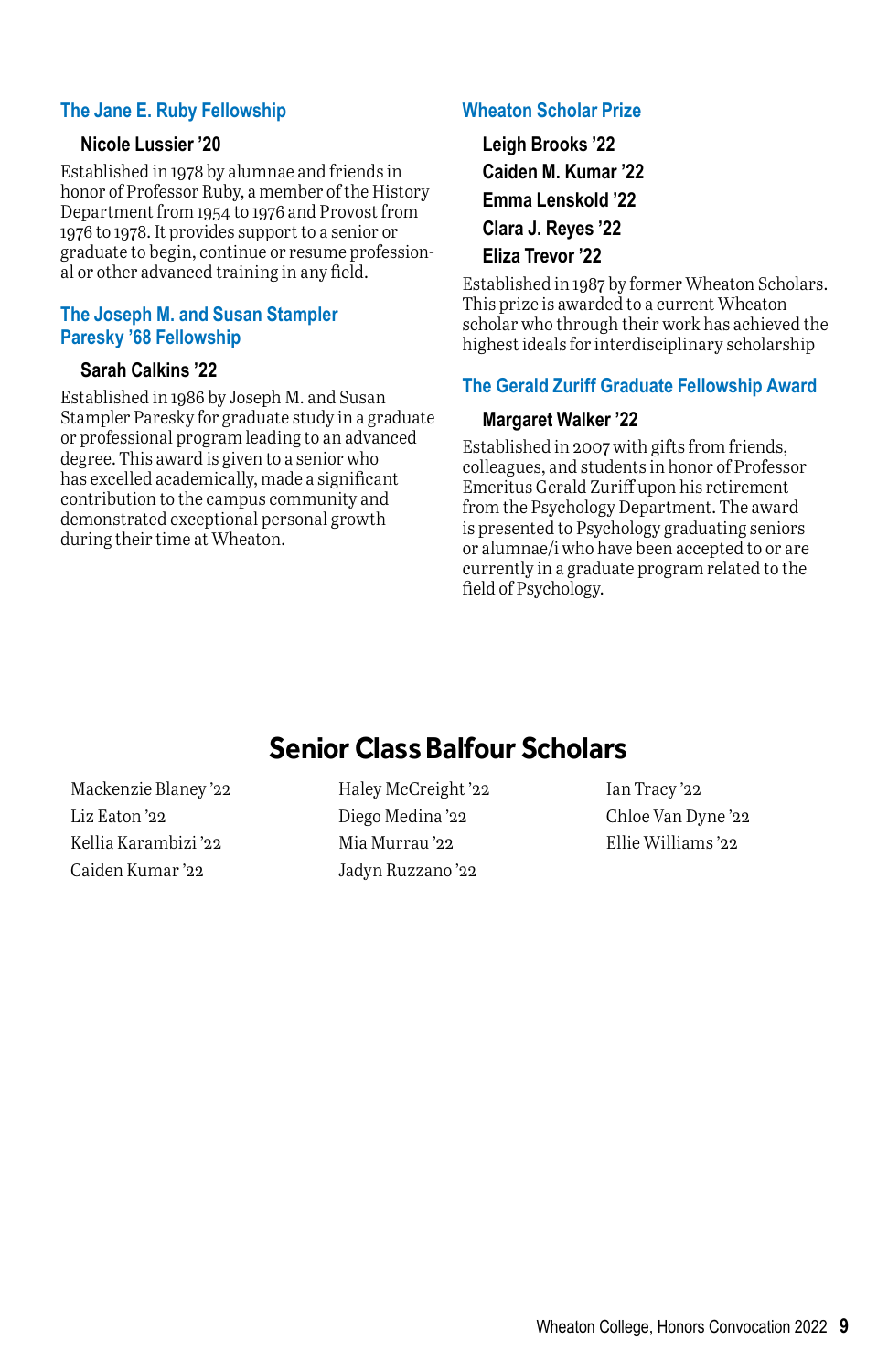# **Honor Societies**

#### <span id="page-11-0"></span>**Phi Beta Kappa Honor Society:**

| Mackenzie Jean Blaney '22    |
|------------------------------|
| Eliza Catherine Browning '22 |
| Sarah Bethany Calkins'22     |
| Thomas Conrad '22            |
| Anna Fairbairn '22           |
| Kyla Ann Gaudet '22          |

| Lauriina Heinonen '22        |
|------------------------------|
| Caiden Mitchell Kumar '22    |
| Barret Andriena Laplante '22 |
| Justin Martinez '22          |
| Victoria K. Mattie '22       |
| Whitney F. O'Reardon '22     |
|                              |

Sarah Elizabeth Pritchard '22 Clara J. Reyes '22 Maura Eileen Rielly '22 Chloe Van Dyne '22

#### **Tri-Beta Biological Honor Society:**

| Julianna Bauer '22  | Kevin Fischer '22    | Yassmine Raoui '22   |
|---------------------|----------------------|----------------------|
| Hannah Brunelle '23 | Kaitlin Gossart '22  | Meghan Reed '22      |
| Emma Candelaria '22 | Emma Hert '22        | Nathan Ruel '22      |
| Oceana Caporal '23  | Kellia Karambizi '22 | Eleanor Ruhlin '22   |
| Jessica Cully '22   | Tristan Keller '22   | Ashley Shofield '22  |
| Madi Cyr '22        | Caiden Kumar '22     | Dhruval Thankkar '22 |
| Trov Eakman '22     | Maddie Lambert '22   | Jayna Thornley '23   |
| Chelsea El-Hajj '22 | Barret LaPlante'22   | Nicole Toppses '23   |
| Samer El-Khatib '22 | Paige Nowlin '22     | Ashley Wechsler '22  |
|                     |                      |                      |

#### **Omicron Delta Epsilon Economics Honor Society, 2022 Nominees:**

| Gabriel Childs Michael '22 | James (Finn) McConomy '21 |
|----------------------------|---------------------------|
| Thomas Doyle '22           | Eli Steward '22           |
| Sierra Evans '22           | David Weber '22           |

#### **Pi Delta Phi French Honor Society:**

Thomas Conrad '22 Haley Grover '22

#### **Sigma Iota Rho National International Relations Honor Society:**

| Mae Flibotte '22   | Katherine Leckbee '22 | Cameron Murray '22 |
|--------------------|-----------------------|--------------------|
| Katherine Kjos '22 | Amber Medero '22      | Samuel Stone '22   |

#### **Gamma Kappa Alpha National Italian Honor Society:**

Julianna Bauer '22

#### **Pi Sigma Alpha National Political Science Honor Society:**

| Delaney Beaudoin '22 | Nicole Janeiro '23     | Victor Trepanier '22 |
|----------------------|------------------------|----------------------|
| Jeanne Bedard '22    | Ella Moenne-Loccoz '23 | Harrison Zeiberg '22 |
| Lauren Chiovetta '22 | Chogyal Norbu '23      |                      |
| Abby Cook '22        | Katie Steinberg '22    |                      |

#### **Psi Chi National Undergraduate Honor Society in Psychology:**

Julianna Calcaterra '22 Weiman Chen '22 Maya Clifton '22 Angelina Curtis '22 Jessica DiFranco '22 Kayleigh Foley '22 Kyla Gaudet '22

Cameron Glick '22 Natalie Greene '22 Grace Hamel '22 Marissa Kanakry '22 Taylor Libby '22 Jessica Love '22 Haley McCreight '22

Hannah Melville '22 Emily Russo '22 Mikaela Savarese '22 Mary Swansburg '22 Margaret Walker '22 Mason Willix '22 Yinhang Zhang '22

Charles Yeh '22 Boheng Zhang '22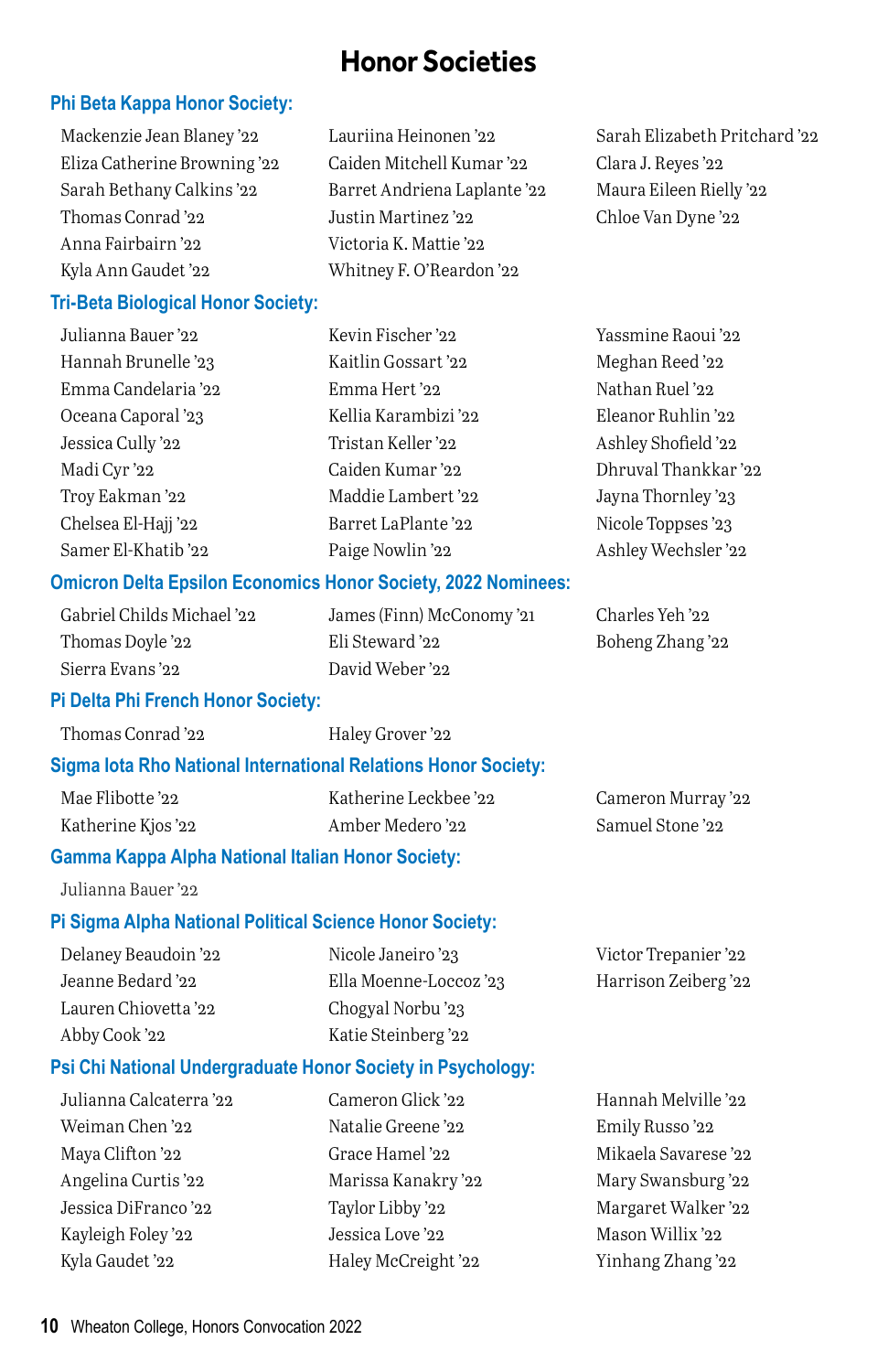#### <span id="page-12-0"></span>**Dobro Solvo National Slavic Honor Society:**

#### **Alpha Kappa Delta International Sociology Honor Society:**

Lily Bond '23 Melanie Romero '22 Alice Riiska '22

Asaada Craig '22 Katherine Brown '22 Patrick Kelley '23

#### **Sigma Delta Pi Hispanic National Honor Society:**

Mackenzie Blaney '22 Amber Medero '22

Hana Memisevic '22 Cameron Murray '22

Leigh Brooks '22 Zoe Grodan '22 Tatiana Staszkow '22

Isabelle King '22 Kimberlie Dugan '22 Pierre Morse '22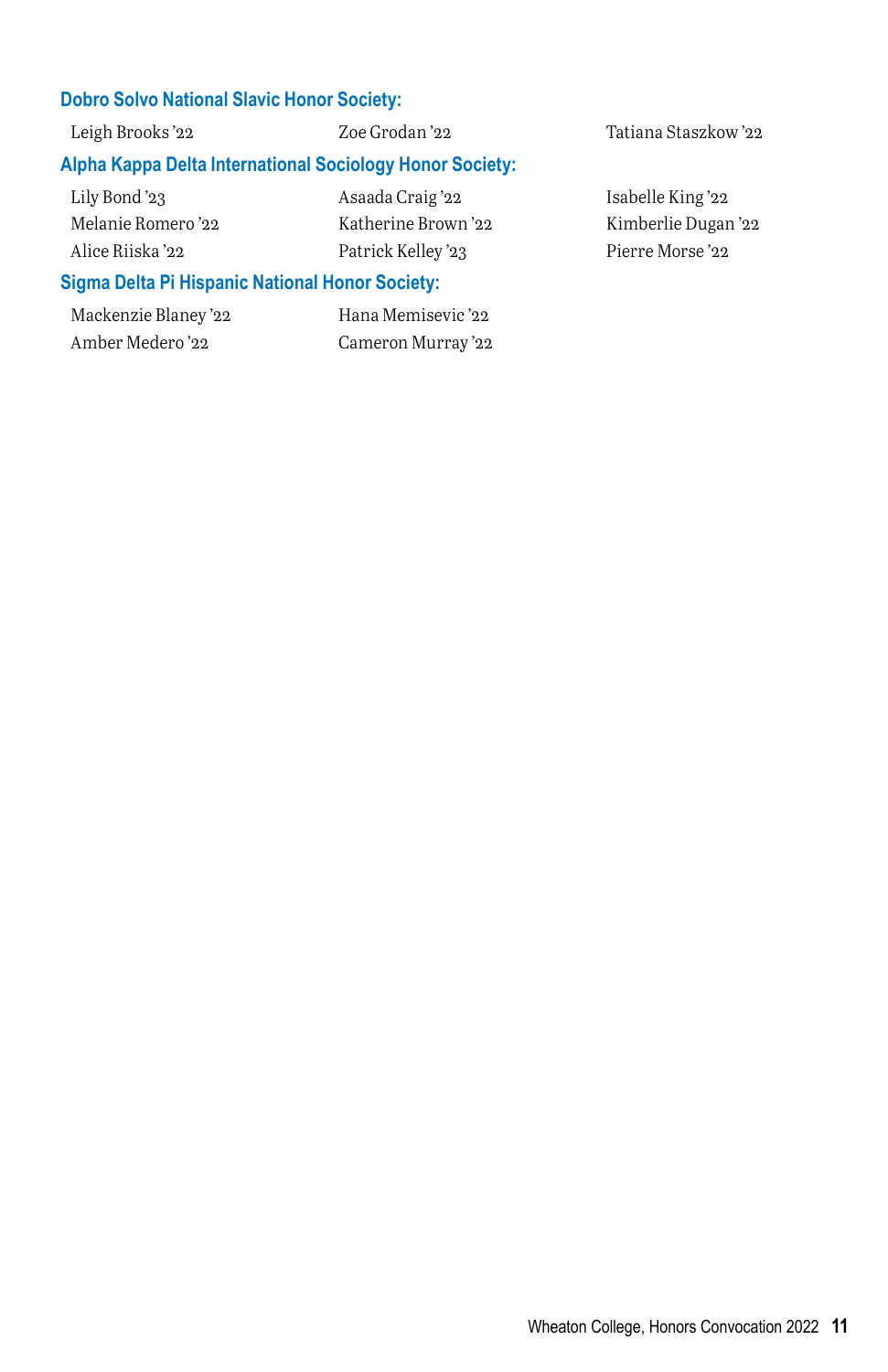## **Wheaton Hymn**

**Words by J. Edgar Park**

**Music by Herbert J. Jenny**

<span id="page-13-0"></span>